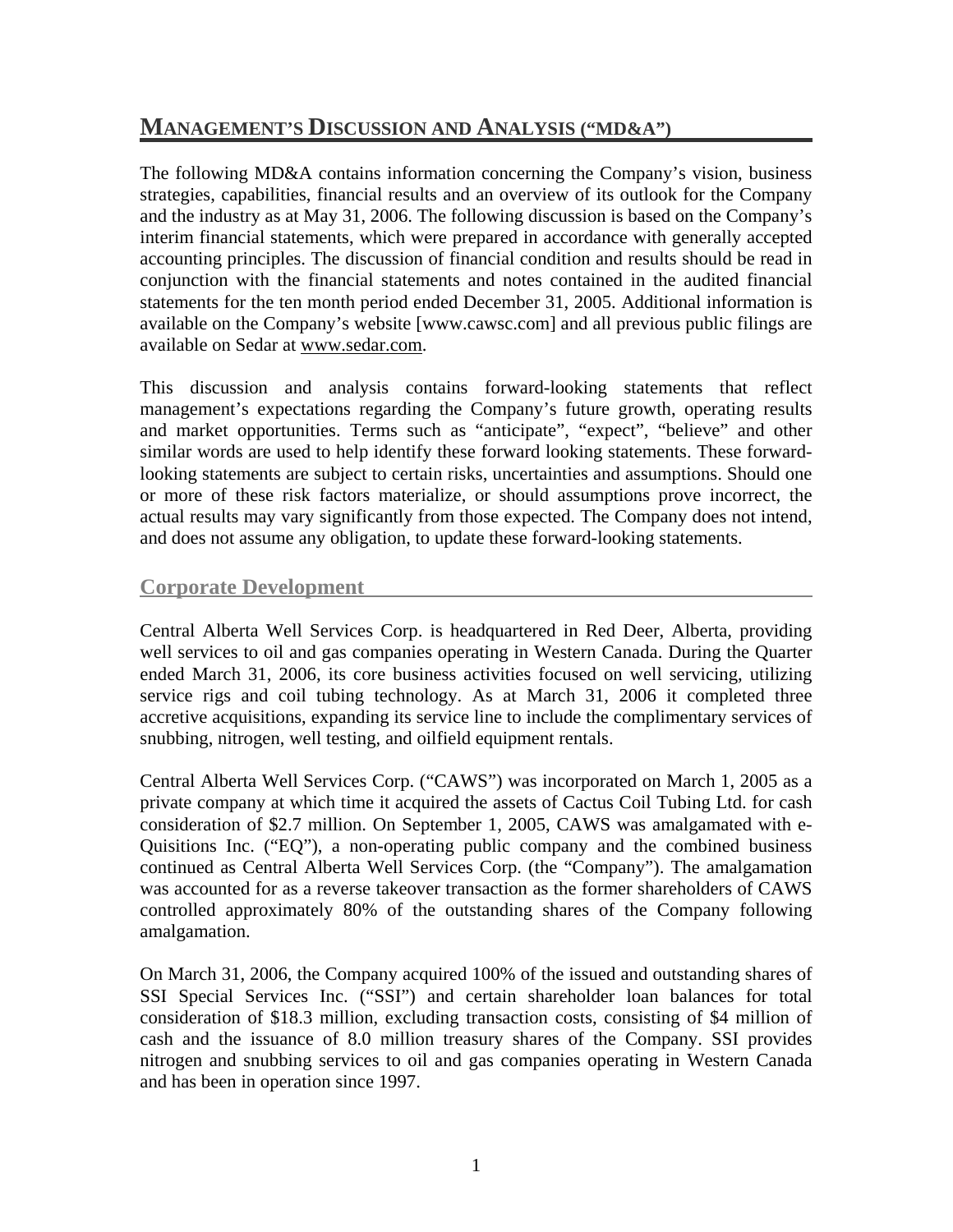On March 31, 2006, the Company acquired 100% of the issued and outstanding shares of Precise Energy Services Ltd. ("Precise") for a purchase price of \$4.8 million, excluding transaction costs, for 2.5 million treasury shares of the Company. Precise provides well testing services to resource companies operating in Western Canada.

On March 31, 2006, the Company acquired 100% of the issued and outstanding shares of 1080104 Alberta Ltd., operating as Vertical Rentals ("Vertical") for a purchase price of \$2.3 million, excluding transaction costs, for consideration of 1.2 million treasury shares. Vertical has a fleet of rental equipment that it provides to oil and gas customers in Western Canada.

These transactions have been accounted for by the purchase method. These acquisitions closed on the last day of the reporting period and the financial position of these companies has been included in the Consolidated Balance Sheet as at March 31, 2006.

### **Operational Overview**

From strategic locations in Red Deer and Provost, Alberta, the Company provides well servicing, snubbing, nitrogen pumping and supply, well testing and equipment rentals to oil and gas companies operating in the Western Canadian Sedimentary Basin. These services include completions, work-overs and abandonments, well maintenance, high pressure and critical sour gas well work, re-entry preparation drilling and servicing coal bed methane work-overs and completions.

One of its strategies is to capture market share by providing a complimentary line of oilfield services, utilizing leading-edge well service technology and by focusing unwaveringly on safety, health and employee welfare in all aspects of its operations.

The management and operational teams have extensive experience in the Canadian oil and gas service industry. The well service management team has a proven track record, having previously developed a successful well servicing operation that, at the time of divestiture, operated a fleet total of 165 service rigs and was considered to be the largest well service operation in Western Canada. The nitrogen and snubbing operations continue to be managed by the same individuals that founded the SSI operation nine years ago. The Company plans to leverage this industry knowledge and track record to recruit and retain experienced field crews, design and construct a modern equipment fleet and develop a strong customer franchise.

The Company has incorporated a fleet of coil tubing and nitrogen delivery units into its operations that compete for coal bed methane ("CBM") completion and work-over applications. CBM is a rapidly emerging source of non-conventional gas and is expected to become an increasingly important source of new natural gas production in Western Canada. CBM development is more service intensive than conventional sources of natural gas. As of March 31, 2006, the Company had three coil tubing rigs and eight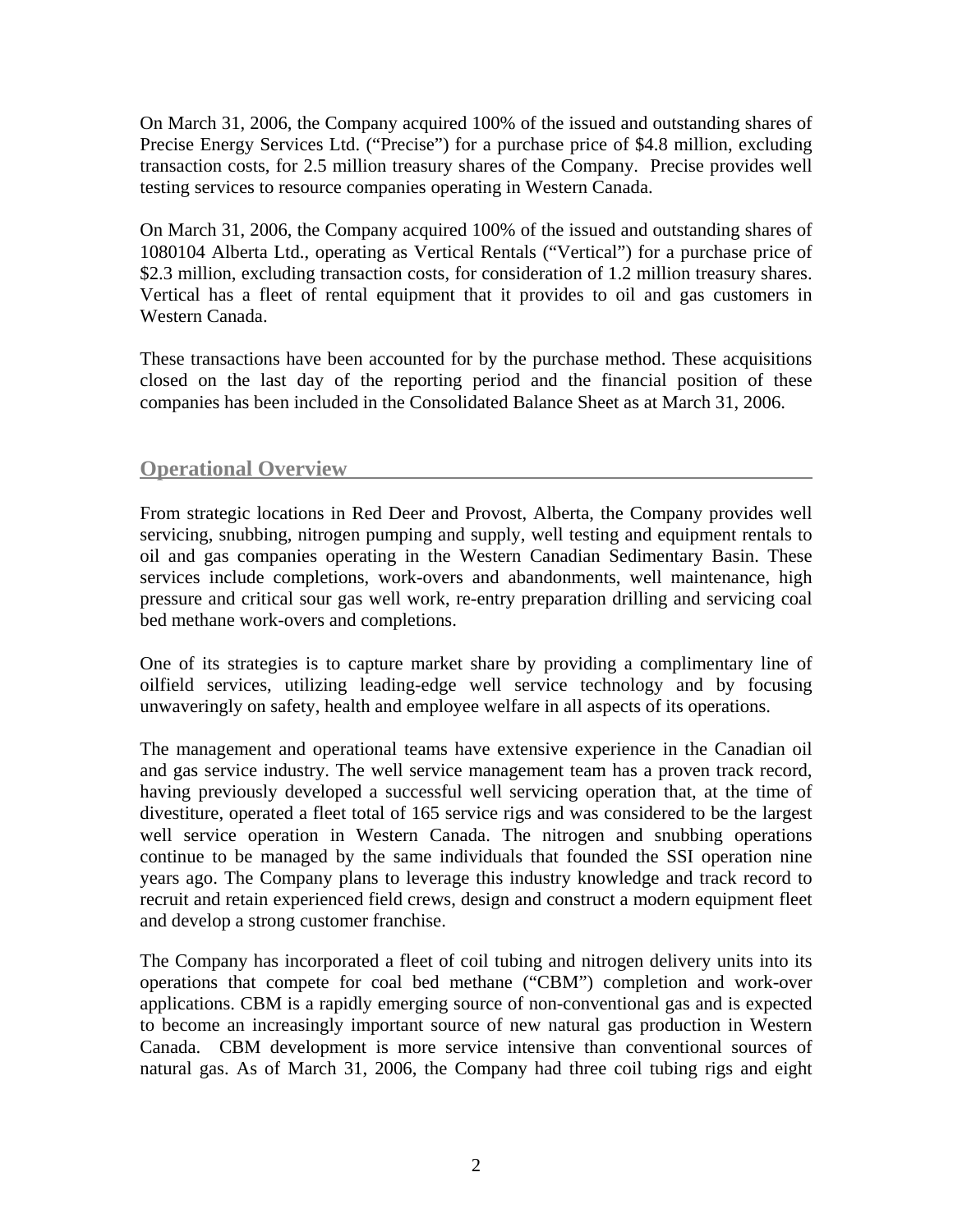nitrogen delivery units in its fleet. A fourth coil unit and two additional nitrogen units are planned for delivery during the second quarter of 2006.

Development of an equipment fleet that utilizes identical components on all units and that are sourced through one primary equipment manufacturer is a key competitive strength. This standardization provides the operating advantages of reduced maintenance costs, and lower parts and replacement inventories. The Company's commitment to incorporating leading edge technology stands out in an industry characterized by an ageing equipment infrastructure. The fleet has been designed to be lighter and more mobile for higher utilization and enhanced well site access when road access and other seasonal issues become inhibiting factors for older and heavier equipment.

The oil and gas service industry is operating at record activity levels and is faced with increasing shortages of skilled trade people. In its early stages, the Company has been successful in recruiting experienced crews but going forward it will have to introduce innovative employee retention programs to attract and retain skilled staff. The Company also believes its fleet of new equipment with will be a catalyst for attracting qualified operating teams.

| <b>Capital Structure</b> | <b>For the Quarter Ended</b> |                          |               |                          |               |  |
|--------------------------|------------------------------|--------------------------|---------------|--------------------------|---------------|--|
|                          | Mar. 31, 2006                | Dec. 31, 2005            | Sep. 30, 2005 | Jun. 30, 2005            | Mar. 31, 2005 |  |
|                          |                              |                          |               |                          | $[1$ month]   |  |
| Total assets             | 81,371,149                   | 27,173,800               | 20,338,246    | 19,785,195               | 4,122,583     |  |
| Total liabilities        | 35,742,653                   | 8,578,656                | 14,684,198    | 14,226,881               | 3,927,818     |  |
| Long term debt           | 14,040,639                   | 4,950,000                | 13,595,425    | 13,845,574               |               |  |
| Future income tax        | 3,913,000                    | $\overline{\phantom{0}}$ |               | $\overline{\phantom{a}}$ |               |  |
| Shareholders' equity     | 45,628,496                   | 18,595,144               | 5,654,048     | 5,558,314                | 194,765       |  |
| Long term debt to equity | 0.31                         | 0.27                     | 2.40          | 2.49                     | 0.00          |  |
| Shares outstanding       |                              |                          |               |                          |               |  |
| At end of period         | 41,716,565                   | 27,080,138               | 7,235,138     | 3,775,008                | 1,275,000     |  |
| Weighted average         | 28,457,574                   | 20,282,878               | 4,553,474     | 3,005,775                | 1,275,000     |  |

The large increase in capital employed reflects the addition of three subsidiaries at March 31, 2006 with the SSI, Precise and Vertical acquisitions. Long term debt to equity remained at a comparative levels to the prior quarter. During the Q4 2006, the Company added four new service rigs to the fleet to finish the quarter with three coil tubing units, eight service rigs, eight nitrogen units, five snubbing packages and nine pressure systems. The company also has a fleet of specialized oilfield rental equipment including well site trailers, light towers and flare stacks.

The future tax liability of \$3.9 million results primarily from differences between book value and tax balances on acquisitions.

In addition to the \$21.4 million of equity issued for the acquisitions, the Company also completed a private placement of 2.9 million shares during February 2006 for net proceeds of \$4.9 million. During the second quarter of 2005, the Company issued 20,561 10% convertible debentures for gross proceeds of \$18.5 million. These debentures were fully converted into 20.6 million shares of the Company by December 2005.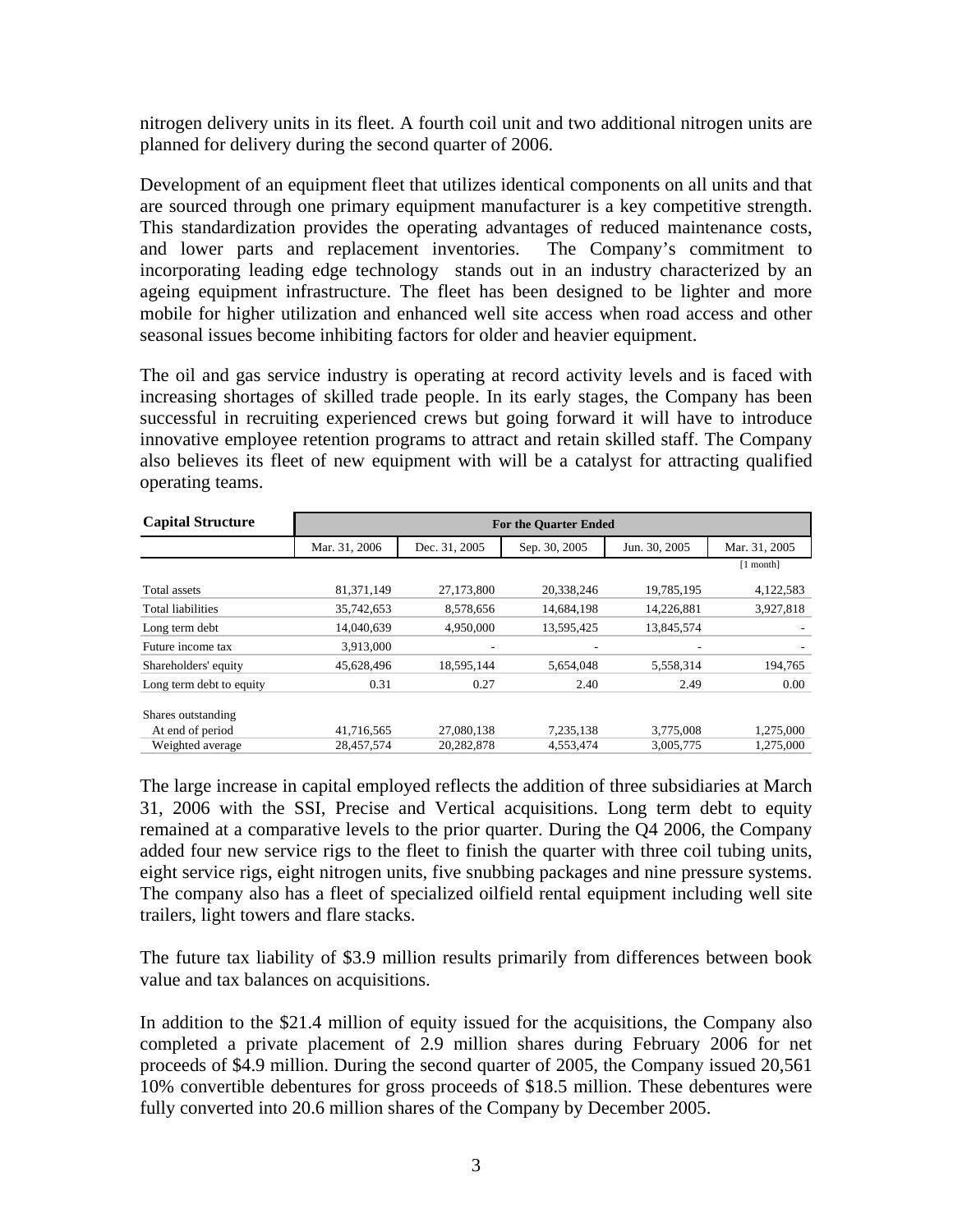#### **Significant Agreements**

On April 1, 2005, the Company signed a Master Supply Agreement for the procurement of service rig packages through to the end of 2007. Four service rigs and one coil tubing unit were acquired pursuant to this agreement during 2005 and four service rigs during Q1 2006. During Q1 2006 the exclusivity condition of this contract was removed enabling the Company to acquire equipment from other suppliers. This amendment was designed to overcome potential issues with equipment lead times for certain key components and the resulting production back logs.

The president of this company is a director of the Central Alberta Well Services and all transactions with this company have been disclosed as related party transactions. The pricing for all equipment purchased under this agreement does not exceed their fair market value.

The other capital equipment used in the snubbing, nitrogen, well testing and rental operations are all provided by arms length parties as required and are not subject to any long term supply agreements.

|                                  | <b>For the Quarter Ended</b> |               |               |               |                             |  |  |
|----------------------------------|------------------------------|---------------|---------------|---------------|-----------------------------|--|--|
|                                  | Mar. 31, 2006                | Dec. 31, 2005 | Sep. 30, 2005 | Jun. 30, 2005 | Mar. 31, 2005               |  |  |
|                                  |                              |               |               |               | $[1$ month]                 |  |  |
| Revenues                         | 4,931,474                    | 1,946,699     | 552,068       | 398,237       | 80,156                      |  |  |
| Net income (loss)                | 103,090                      | (633, 742)    | (1,187,566)   | (938, 533)    | (108, 431)                  |  |  |
| EPS: basic and diluted           | 0.00                         | (0.03)        | (0.26)        | (0.31)        | (0.09)                      |  |  |
| Weighted average common shares   | 28,457,574                   | 20,282,878    | 4,553,474     | 3,005,775     | 1,275,000                   |  |  |
| <b>Total Assets</b>              | 81,371,149                   | 27,173,800    | 20,338,246    | 19,785,195    | 4,122,583                   |  |  |
| Long Term Debt                   | 14,040,639                   | 4,950,000     | 13,595,425    | 13,845,574    |                             |  |  |
| Capital Expenditures             | 9,262,272                    | 8,754,760     | 2,780,272     | 6,585,654     | 293,910                     |  |  |
| Units operating at end of period |                              |               |               |               |                             |  |  |
| Service rigs                     | 8                            | 4             | 1             |               |                             |  |  |
| Coil units                       | 3                            | 3             | 3             | 2             | $\mathcal{D}_{\mathcal{L}}$ |  |  |
| Snubbing units                   |                              |               |               |               |                             |  |  |
| Nitrogen tankers & pumpers       | 8                            |               |               |               |                             |  |  |
| Pressure tanks                   | 9                            |               |               |               |                             |  |  |

## **Selected Financial Information**

Q1 2006 revenues increased by 153% from Q4 2005, reflecting the expanded equipment fleet and seasonal weather patterns. After sustaining net losses during the first ten months of its formative operations, the Company generated positive income in January 2006 and posted net income of \$103,090 for Q1 2006. Included in this result is stock based compensation expense of \$572,200 pursuant to the Company's stock option plan. The Q1 results also include a number of costs related to setting up the administrative and operational infrastructures that are required to manage the Company's operations and growth on a go forward basis.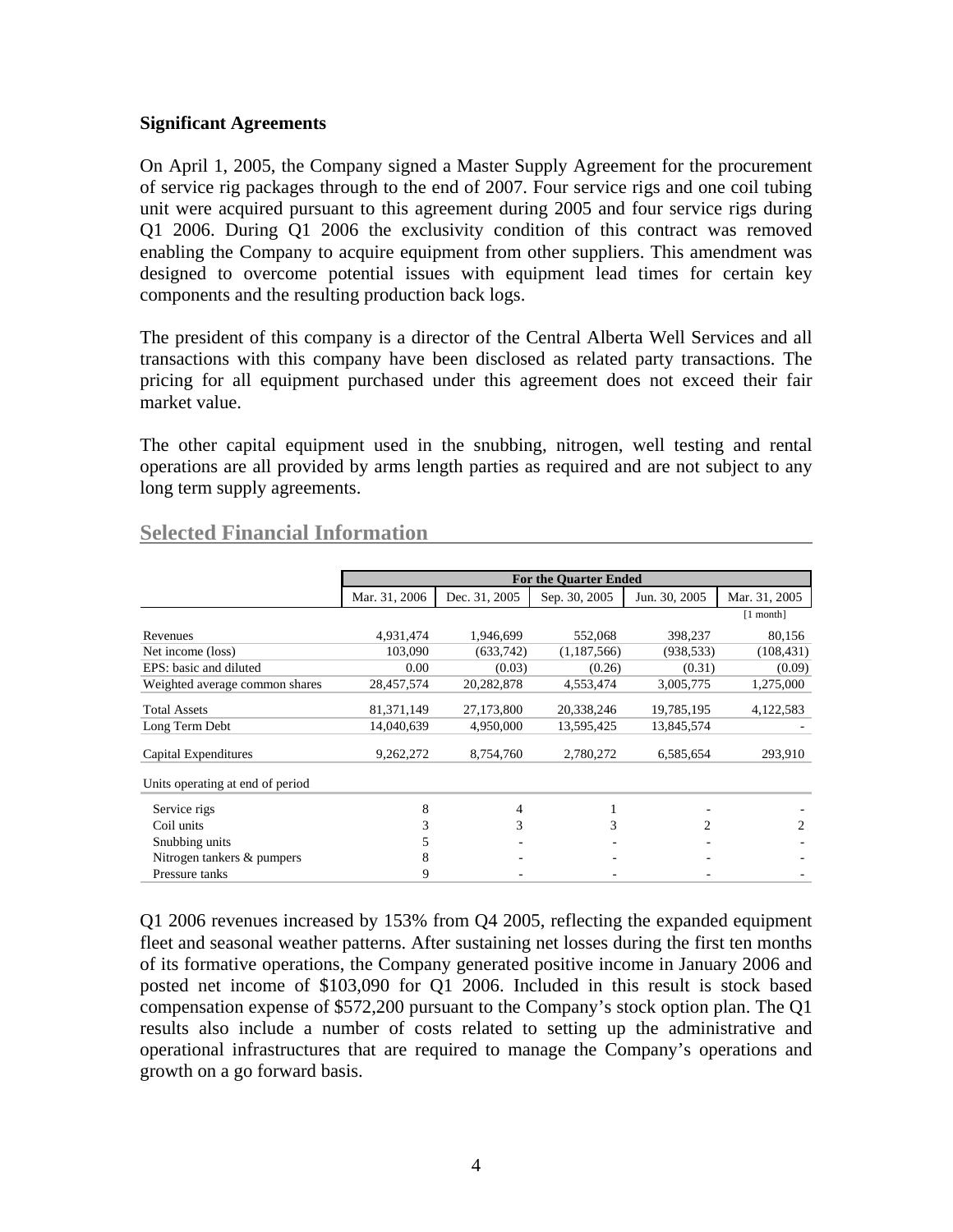Capital expenditures include assets under construction at the end of each of the quarters presented. These assets are not depreciated until they are available for use. Capital expenditures during Q1 2006, net of assets under construction, consist primarily of the purchase of four service rig packages.

|                               | Three months ended | Three months ended |
|-------------------------------|--------------------|--------------------|
|                               | March 31, 2006     | March 31, 2005     |
| (unaudited)                   |                    |                    |
| Revenues                      | 4,931,474          | 80,156             |
| Operating costs               | 2,689,745          | 86,142             |
|                               | 54.5%              | 107.5%             |
| General and administrative    | 704,863            | 86,120             |
| Stock based compensation      | 572,220            |                    |
| Interest                      | 119,595            | (1,456)            |
| Depreciation and amortization | 741,961            | 17,781             |
| Net Income (Loss)             | 103,090            | (108, 431)         |
| EBITDA <sup>(1)</sup>         | 845,051            | (90, 650)          |
| Capital expenditures          | 9,262,272          | 293,910            |

### **Q1 2006 Quarterly Review**

**(1)** EBITDA is calculated from the statement of loss as revenue less operating costs and general and administrative expenses and is used to assist management and investors in assessing the Company's ability to generate cash from operations. EBITDA is a non-GAAP earnings measure that does not have any standardized meaning prescribed by GAAP and may not be comparable to similar measures provided by other companies.

The financial information provided include the consolidated accounts of the Company as at March 31, 2006 and the results of operations for the three months then ended. The comparative financial results are for the one month period from the date of incorporation to March 31, 2005.

**Revenues** increased by 153% in Q1 2006 from the previous quarter as more well service equipment was added to the operation, increasing from seven to eleven units. Average billing rates on service rigs tend to be higher than those charged on coil tubing units and were more impactful during the fourth quarter as the number of service rigs exceeded the coil tubing units. The average rates on the service rigs increased by approximately 18% during the quarter and the coil tubing rates finished about 6% lower on average.

**Operating costs** include fixed and variable components. Operating costs as a percentage of revenues decreased during Q1 2006 as start-up issues were resolved, crews became fully functional on the new equipment and activity levels increased.

**General and administrative** expenditures for Q1 2006 increased marginally by 4.5% from Q4 2005 to 14.7% of revenues and remain above the levels warranted for the amount of quarterly activity. Wages and benefits include the additions of new employees to the management and operational teams. These positions are integral to the growth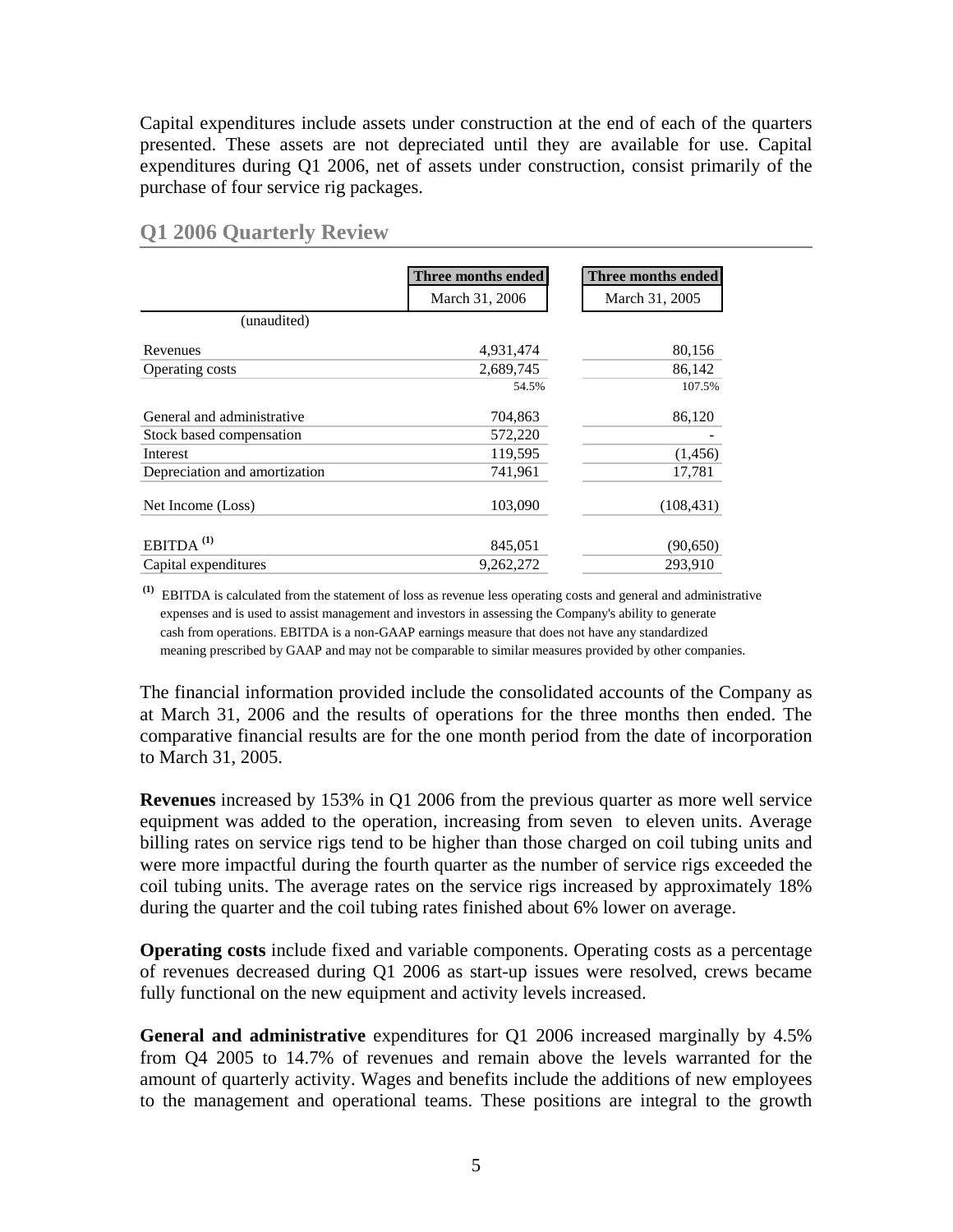plans of the Company and salary costs are expected to increase over the coming quarters as the Company continues its planned growth. Professional fees include a considerable amount of legal fees related to various corporate developments and exclude the amounts that were recorded as acquisition costs and deferred financing fees. Professional fees are expected to diminish over the next few quarters as the Company integrates its recent acquisitions and focuses on internal growth. Facility costs include rent and utility costs and will increase going forward as the Company relocated into a larger premises in Red Deer and added two additional locations as a result of the SSI acquisition.

| <b>General and administrative</b> | Three months ended | Three months ended |  |
|-----------------------------------|--------------------|--------------------|--|
|                                   | March 31, 2006     | December 31, 2005  |  |
| (unaudited)                       |                    |                    |  |
| Wages and benefits                | 277,195            | 243,345            |  |
| Office                            | 140,567            | 183,755            |  |
| Facility                          | 91,060             | 71,503             |  |
| Professional fees                 | 92,244             | 79,098             |  |
| Other administration              | 103,798            | 96,552             |  |
|                                   | 704,863            | 674,253            |  |

**Stock based compensation expense** increased to \$572,220 during Q1 2006 from \$410,517 in Q4 2005 as the number of options issued to employees increased. One of the Company's retention strategies is to widely distribute its stock options. Options are not treated as an executive perquisite but are provided to every employee of the organization. The resulting non-cash expense is recorded on a quarterly basis.

**Interest expense** includes the interest expense on the term \$8.8 million of advances on the \$13 million term debt facility advanced as of March 31, 2006. This amount will increase in Q2 with the bridge facility funding, further draws on the above term debt and the interest expense incurred on debts assumed through the acquisitions.

**Capital expenditures** for the period consisted largely of four new service rigs. The continuing addition of production equipment will continue throughout 2006 as the Company moves towards critical mass. The Company moved into a new facility in Red Deer during the second quarter of 2006 and incurred costs for leasehold improvements.

**Related party** transactions reflect equipment purchases from a key supplier during the course of normal business activities. The supplier is controlled by one of the Company's directors. The prices paid for equipment received do not exceed fair market value. Transactions to the end of March totaled \$8.0 million, as outlined below.

|                                                             | As At March 31,<br>2006 |                        | As At December 31,<br>2005 |                       |
|-------------------------------------------------------------|-------------------------|------------------------|----------------------------|-----------------------|
| Purchases of capital equipment<br>Assets under construction | S                       | 8,692,693<br>(658,996) | - \$                       | 12,576,797<br>658,996 |
|                                                             | S                       | 8,033,697              | -S                         | 13,235,793            |
| Amounts in accounts payable                                 | S                       | 129,109                |                            | 2,246,018             |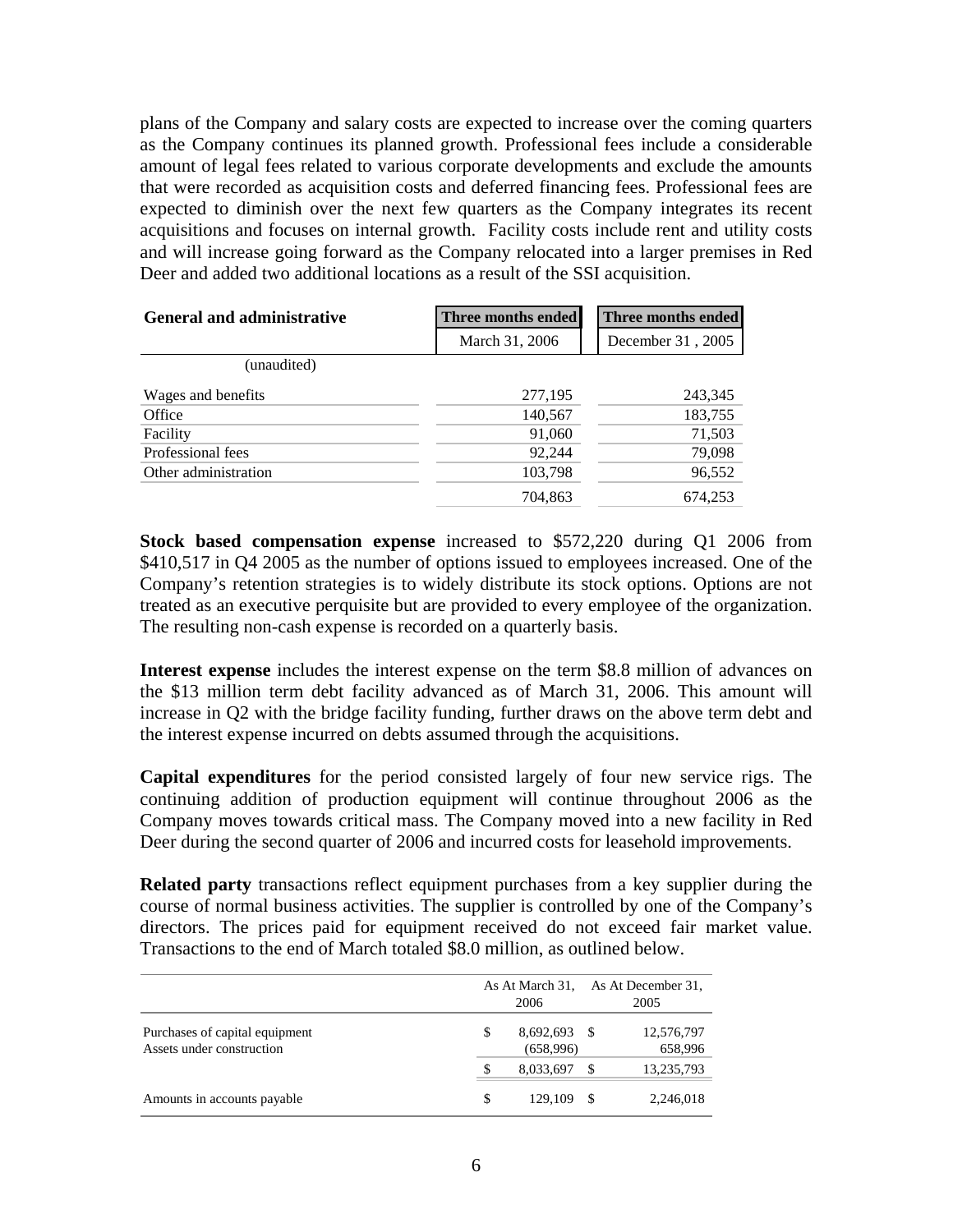**Net income and EBITDA** improved considerably as the Company reported its first quarterly profit and generated EBITDA of \$0.8 million for Q1 2006 compared with a loss of \$2.9 million and negative EBITDA OF \$1.3 million for the ten months ended December 31, 2005.

|                         | <b>For the Quarter Ended</b> |               |               |               |               |  |
|-------------------------|------------------------------|---------------|---------------|---------------|---------------|--|
|                         | Mar. 31, 2006                | Dec. 31, 2005 | Sep. 30, 2005 | Jun. 30, 2005 | Mar. 31, 2005 |  |
|                         |                              |               |               |               | [1 month]     |  |
| Working capital         | (194, 130)                   | 2,813,640     | 6.745.091     | 8,636,777     | (2,884,985)   |  |
| Long Term Debt          | 14,040,639                   | 4,950,000     | 13,595,425    | 13,845,574    |               |  |
| Shareholders' Equity    | 45,628,496                   | 18,595,144    | 5,654,048     | 5,558,314     | 194,765       |  |
| Long Term Debt to Equty | 0.3                          | 0.3           | 2.4           | 2.5           |               |  |

### **Liquidity and Capital Resources**

Working capital, inclusive of the current portion of long term debt, ended the quarter at negative \$0.2 million, a reduction of \$3.0 million from December 2005, as the Company drew down \$11 million of a \$21 million dollar bridge facility and used these short-term borrowings to fund the cash component of the SSI acquisition and ongoing capital procurement.

During Q4 2005 the Company entered into a \$13 million term loan facility. At March 31, 2006, it has drawn down \$8.8 million of this funding. The remaining long term debt additions during the Q1 2006 represent the consolidation of debt balances assumed on the SSI and Precise acquisitions.

During February 2006, the Company completed a private placement of 2.9 million shares for consideration of \$4.8 million, net of issuance costs. These funds were used for the continuing acquisition of service rig packages. Additional equity of \$21.4 million was also issued on closing of the SSI, Precise and Vertical Rental acquisitions.

During Q1 2006, the Company entered into a bridge loan agreement for up to \$21 million which matures no later than September 30, 2006. Additional debt and equity financing will be required to refinance this facility and continue the 2006 capital expenditure program. The Company's management and directors are reviewing various financing alternatives.

As at March 31, 2006, 41,716,565 were shares issued and outstanding, of which 11.4 million (27%) are held by management and directors.

### **Acquisitions**

At March 31, 2006, the Company completed three strategic acquisitions for a total cost of \$26.4 million. Note 2 of the interim consolidated financial statements outlines the assets and liabilities acquired and the consideration paid.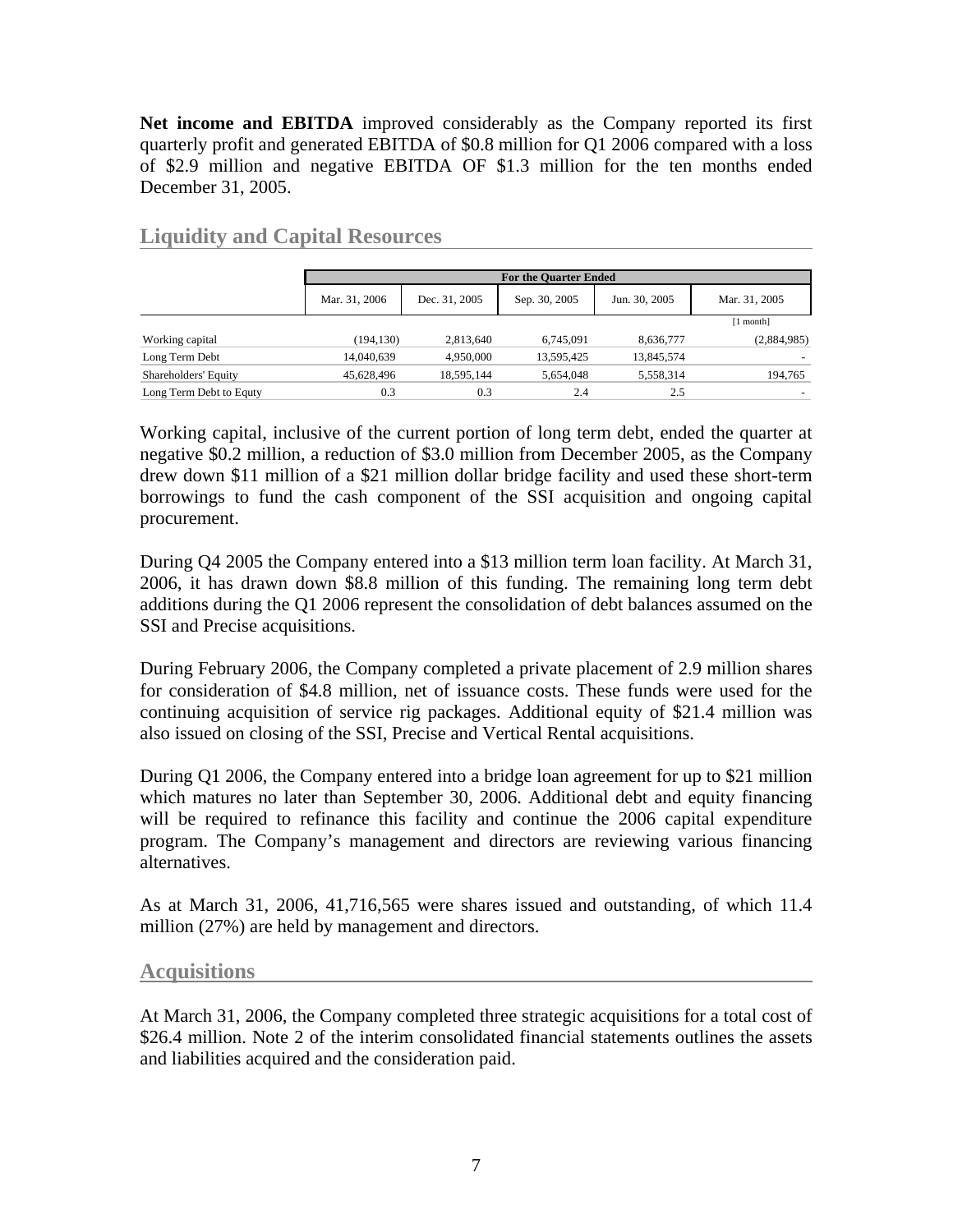Despite a softening of natural gas prices during Q1 2006 and volatile oil pricing, the company did not experience any meaningful change in the demand for its oilfield services. The Company expects to continue to benefit from strong industry fundamentals and significant expenditure levels by oil and gas producers on exploration and development activities in Western Canada. Management anticipates the demand for oilfield services will continue unabated throughout 2006 and that the ability of oilfield services companies to satisfy this increased demand will be impacted by equipment capacity constraints and access to experienced manpower resources. The Company will continue its capital construction programs to position itself to respond to these industry dynamics. While management acknowledges that commodity pricing is subject a range of external factors that can materially impact service activity levels, they remain optimistic about resource industry demand for its well services over the coming quarters.

The recent additions of snubbing, nitrogen, well testing and rentals are expected to provide a broader based growth strategy to the Company during the balance of 2006. These services are all quite complimentary and provide significant cross-selling opportunities to the expanded customer base attributed to the combined operations.

SSI has been providing snubbing and nitrogen services to oil and gas companies operating across Western Canada since 1997. These services are a natural extension to the Company's existing service lines and as the two companies had previously coventured on a number of projects. SSI has a fleet of snubbing units and nitrogen delivery equipment and employs approximately fifty people that have been retained.

Precise provides well testing services throughout the Western Canadian sedimentary basin and has been in operation for about three years. It employs about twenty five individuals whose employment has been continued.

Vertical is a relatively new oilfield rental company that leases out specialized equipment within the drilling industry segment. This acquisition has accelerated the Company's plans to establish a rental division for certain of its drilling and well site support equipment.

### **Risk Management**

*Business risks*: Activity in the oil and gas industry is subject to a range of external factors that are difficult to actively manage, including resource demand, commodity pricing and climate. The Company plans to mitigate these risks by maintaining a strong balance sheet and remaining responsive to changes in industry dynamics. The Company has a comprehensive insurance policy to help safeguard its assets, operations and employees. This will be reviewed annually and revised as changes in circumstances warrant.